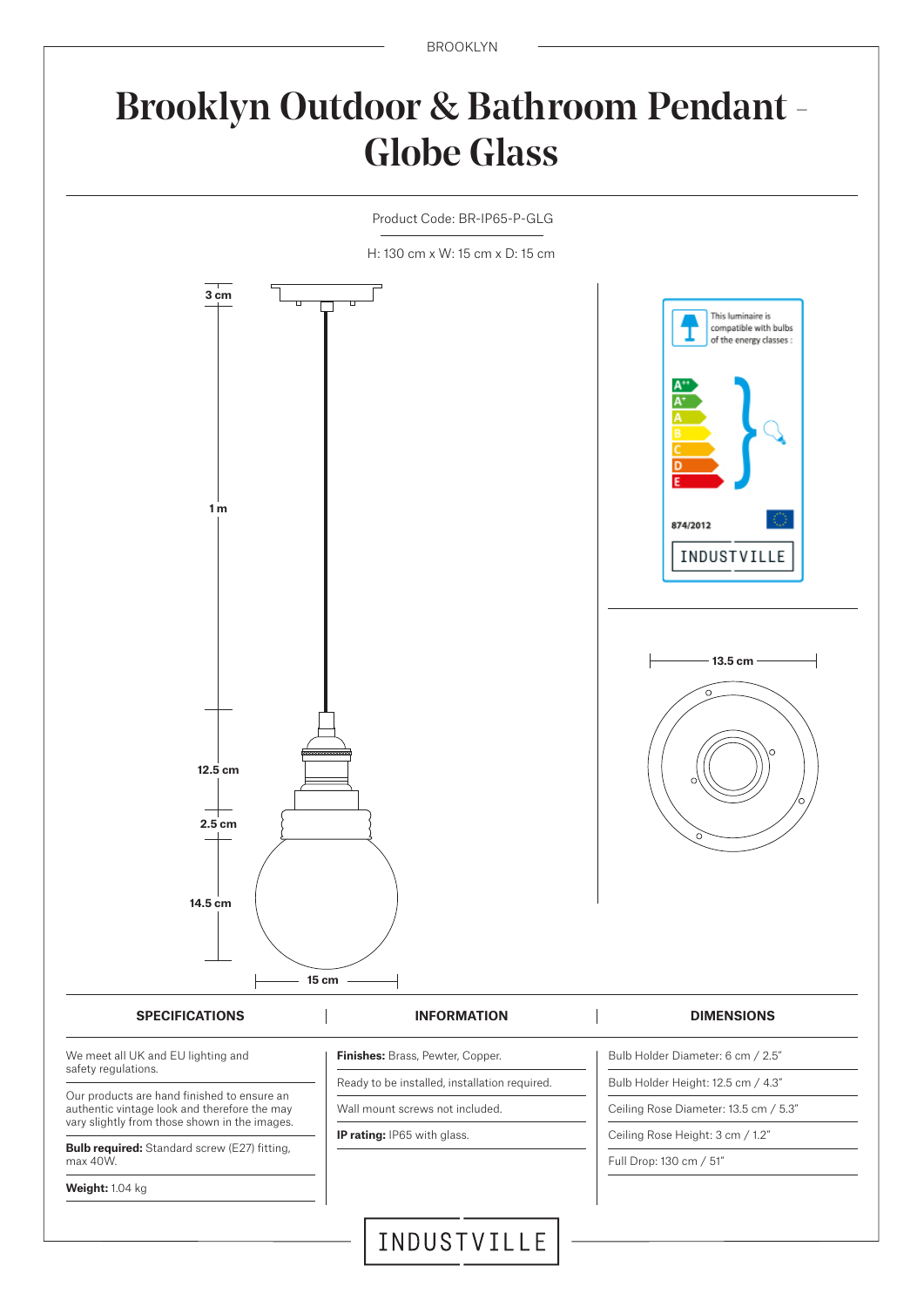## Brooklyn Outdoor & Bathroom Cord Set ES E27 Bulb Holder - Globe Glass